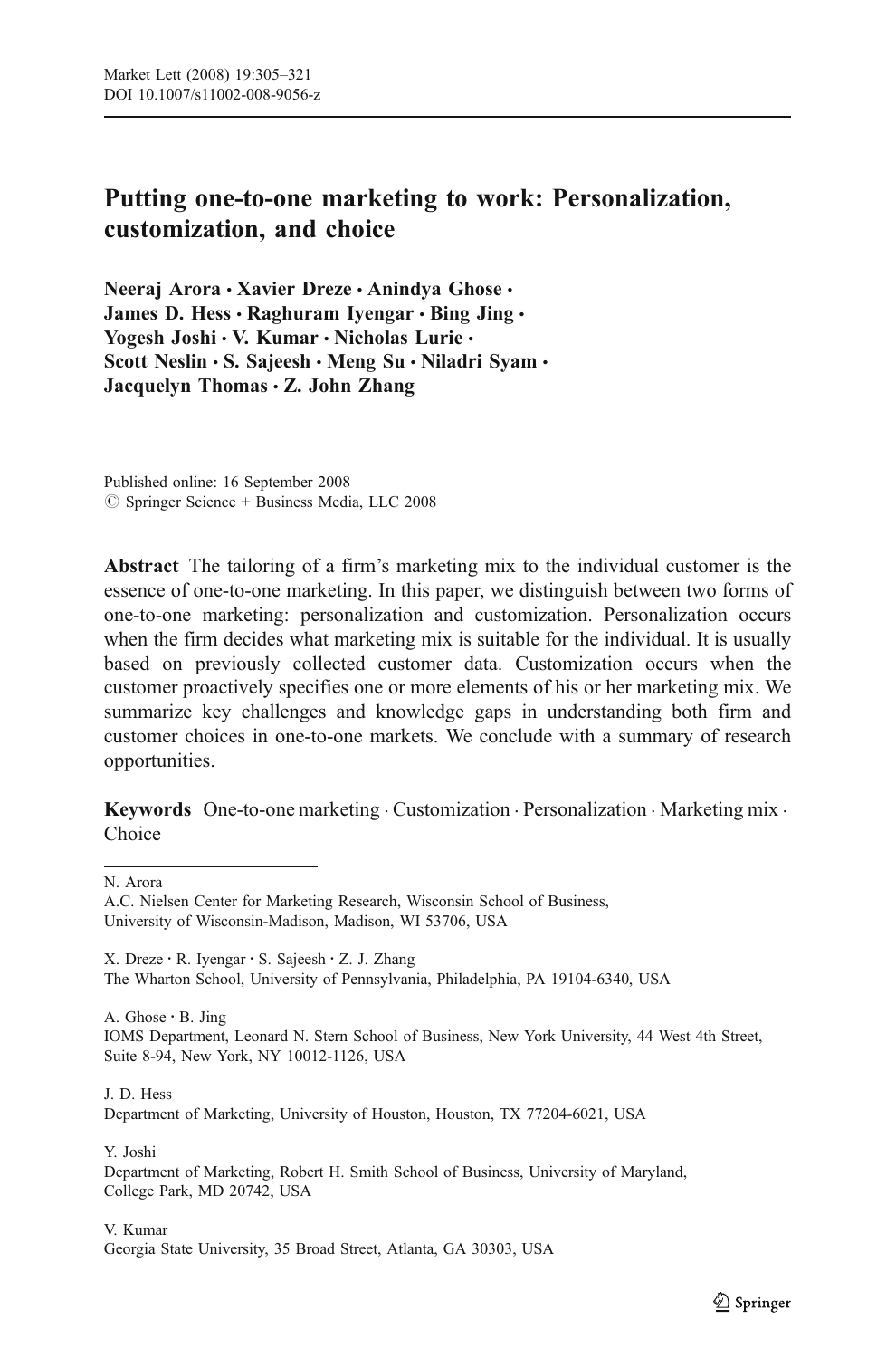# 1 Introduction

One-to-one marketing advocates tailoring of one or more aspects of the firm's marketing mix to the individual customer (Peppers and Rogers [1997](#page-15-0); Peppers et al. [1999;](#page-15-0) Shaffer and Zhang [2002](#page-16-0)). One-to-one marketing represents an extreme form of segmentation, with a target segment of size one. There are two forms of one-toone marketing: personalization and customization. Personalization is when the firm decides, usually based on previously collected customer data, what marketing mix is suitable for the individual. A good example is Amazon.com's personalized book and music recommendations (Nunes and Kambil [2001\)](#page-15-0). The e-commerce arena is replete with other instances of personalization. Nytimes.com allows readers to get personalized news articles of interest; MLS.ca in Canada screens houses for buyers depending on their preferences for location, size, and features. Customization is when the customer proactively specifies one or more elements of his or her marketing mix. Dell computer allows customers to customize the computer they order. The MyYahoo feature at Yahoo.com allows users to specify elements of their home page such as the weather forecast, reports on their favorite stocks, or priorities given to local sports news. Figure [1](#page-2-0) illustrates these definitions.<sup>1</sup>

The purpose of this paper is to summarize key challenges and knowledge gaps in understanding the choices that both firms and customers make in a personalization– customization environment. We start with a summary of personalization and customization in practice and then draw on research in economics, statistical, and consumer behavior to identify what we know and do not know. We conclude with a summary of key research opportunities.

N. Lurie

S. Neslin

Amos Tuck School of Business Administration, Dartmouth College, Hanover, NH 03755, USA

M. Su

Guanghua School of Management, Beijing 100871, China

N. Syam (*\**)

<sup>&</sup>lt;sup>1</sup> While our terminology is consistent with that of others (e.g., Murthi and Sakar [2003](#page-15-0); Syam et al. [2005\)](#page-16-0), these terms are often used interchangeably in the literature.

College Management, Georgia Institute of Technology, 800 West Peachtree Street, NW, Atlanta, GA 30308-0520, USA

C.T. Bauer College of Business, University of Houston, Houston, TX 77204-6021, USA e-mail: nbsyam@uh.edu

J. Thomas

Integrated Marketing Communications (IMC), Northwestern University, 1845 Sheridan Road, Evanston, IL 60208-2101, USA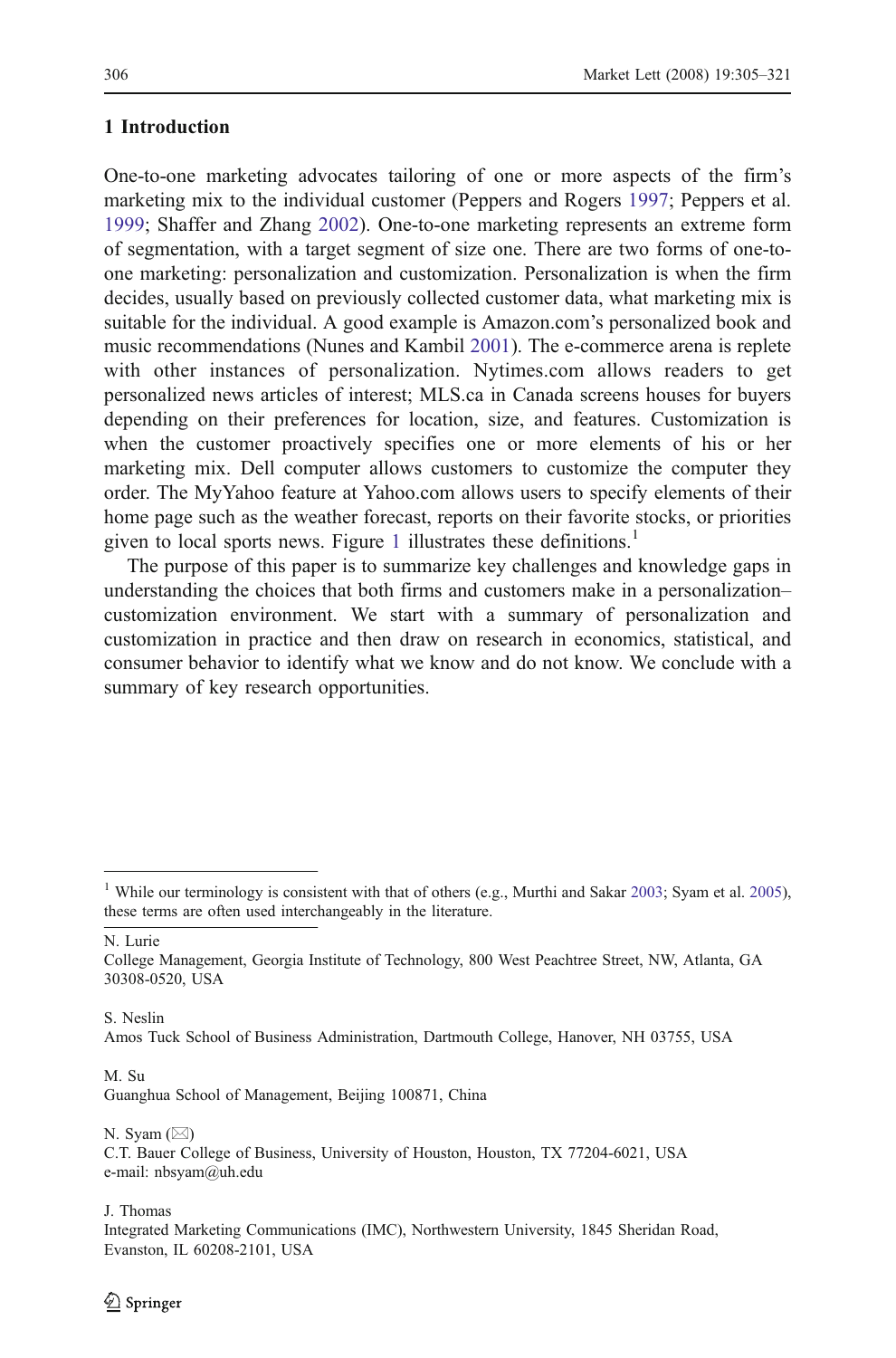<span id="page-2-0"></span>



## 2 Current practices

#### 2.1 Personalization

Perhaps the most popular example of personalization is Amazon.com. Amazon uses collaborative filtering to determine what music or books to recommend to users (Linden et al. [2003](#page-15-0); Blattberg et al. [2008](#page-14-0)). Indeed, the Internet has provided many opportunities for personalization. In ebay.com, the website can recognize the user and "fish" out the previous trends of the user and the searches that he or she has made. The system then introduces appropriate related links on the website as the user browses. Search engines like Google and AltaVista analyze the types of searches the user undertakes over time. When the user searches for a similar topic on the search engine, the engine can respond faster and more efficiently.

The services industry has made ample use of personalization. For example, Sprint can analyze customer usage to determine the appropriate calling plan for the customer.<sup>2</sup> During the summer, the Portola Plaza Hotel<sup>3</sup> in California relies mainly on tourism. The hotel's objectives are to increase revenue and reduce inventory. Invitations are sent to previous customers directing them to a personalized URL that gathers information about guest preferences. After detailed analysis, mails are sent to these customers offering them discounts and other promotional offers to encourage them to come to the hotel. Using this procedure, the hotel saw a significant increase in revenue and was successful in retaining its customers. Personalization is practiced by many insurance companies like ICICI-Lombard, which uses a customer survey to prepare personalized insurance plans. Harrah's Entertainment personalizes many promotions and incentives based on what it learns from customer data (Watson and Volomino [2001\)](#page-16-0).

The practical advantages of personalization lie in greater customer satisfaction and higher profits. For example, Malthouse and Elsner [\(2006](#page-15-0)) show in a field test

<sup>2</sup> Sprint Nextel, [http://www1.sprintpcs.com/explore/ueContent.jsp?scTopic=personalized,](http://www1.sprintpcs.com/explore/ueContent.jsp?scTopic=personalized) Retrieved on Aug 10, 2007.

<sup>&</sup>lt;sup>3</sup> "Personalized Marketing Software Overcomes Demand Generation Challenges in the Business-to-Consumer Marketplace," [http://www.l2soft.com/Case\\_Portola.pdf,](http://www.l2soft.com/Case_Portola.pdf) Retrieved on Aug 09, 2007.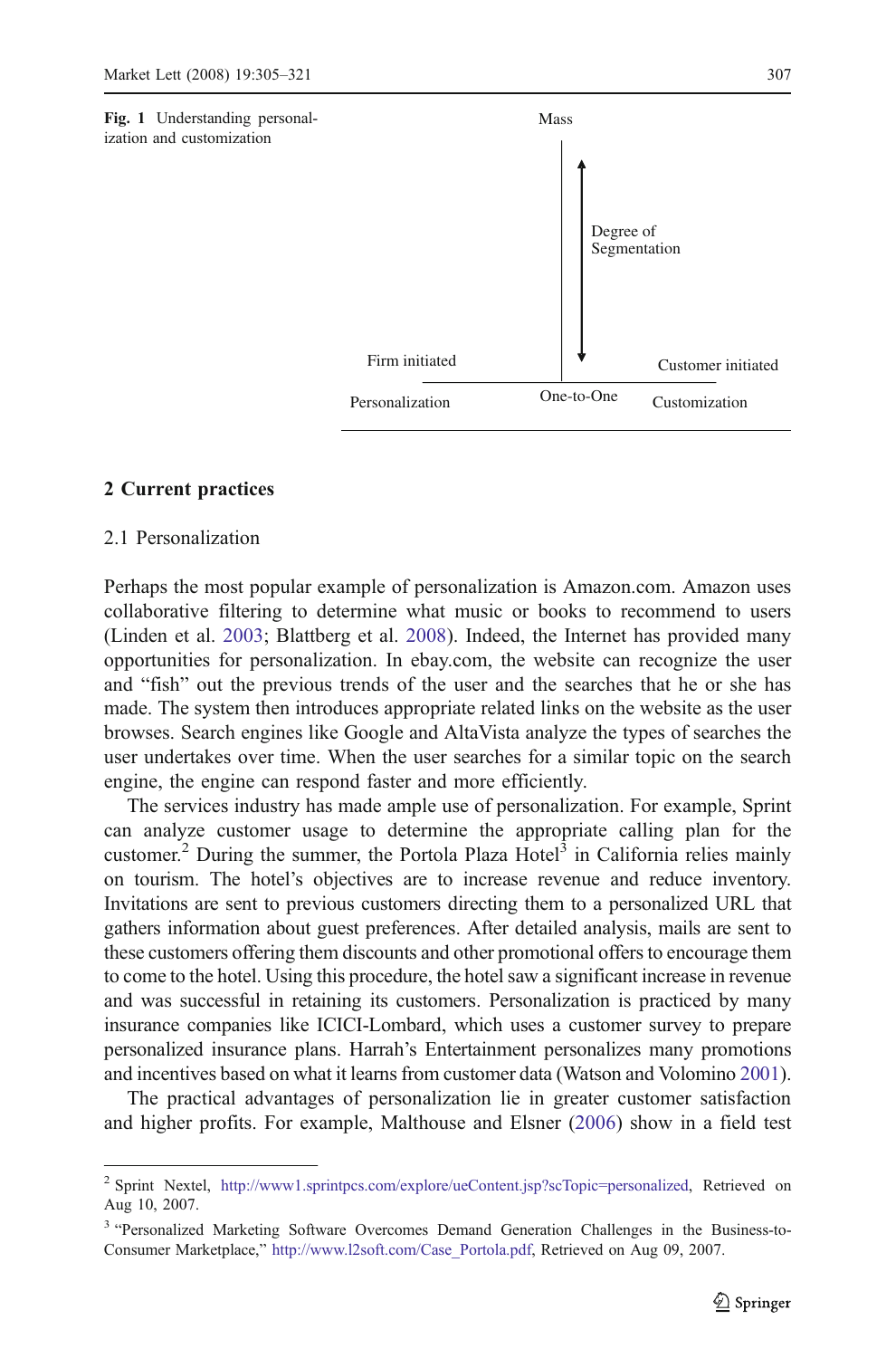that personalizing the copy used in a book offer increases response rates significantly. Notably, we are not aware of systematic study that shows personalization yields higher customer satisfaction in the long run, although the Portola Plaza Hotel example above certainly suggests so.

One concern is invasion of privacy. Personalization thrives on data, driving companies to stretch the envelope on what data they collect.<sup>4</sup> The customer wonders, "How do they know I want that book?" This may be why Amazon now explains its recommendations. Second, personalization is expensive. It requires data and expensive software for implementation. Whether personalization pays out ultimately depends on the accuracy of the personalization—did we recommend the right book to the right person? This cannot be taken for granted.<sup>5</sup>

#### 2.2 Customization

Whereas Amazon serves as the prototypical example of personalization, Dell Computer plays that role for customization in the computer industry. The customer can order a computer from Dell according to his or her needs and likes. Thus, the computer is custom-made for the user. The long-term payoff of this strategy is difficult to determine and confounded with Dell's reliance on the Internet channel and its recent woes. However, it certainly appears that customization was part of the value proposition that propelled Dell into being a major player.

Customization has been applied in a variety of other industries. Many restaurants allow customers to suggest alterations to the stated menu. A recent study found that 81% of motorcyclists would like to have the motorcycle seats made-to-order. Sporting goods giant Adidas-Salomon has utilized customization (Berger and Piller [2003\)](#page-14-0). Faced with intense competition to launch the right new products, Adidas has begun production of shoes which are "codesigned" by the customer. A survey by Berger (Adidas) and Dr. Piller (TUM, Munich, Germany) has shown that customers prefer these shoes to the standard ones. Companies like "Spreadshirt" and "Levis"<sup>6</sup> also customize apparel. In consumer durables, "IKEA" and "Bemz Furniture"<sup>7</sup> have started a joint venture to provide custom-made furniture. The "BMW-Mini" is a very common car in Germany and, now, it comes with a customized roof design too. One can design the roof of the car online and then the car is custom-made. Marelli Motors, responding to competition from new entrants, has decided to produce only custom-made electric motors.

Other examples abound. Banks such as Garanti Ban', Turkey and Deutsche Bank have begun to offer checkbooks and credit cards in any design that suites the customer. In the pharmaceutical industry, "VURU" is a pill box used to carry nutritional supplements in customized daily packs. The customer is given the freedom to choose how he or she wants his box to look like and what it should

<sup>4</sup> Infoworld—December 13, 1999, Retrieved on Aug 9, 2007.

<sup>5</sup> E-week Business magazine—November 27, 2000, Retrieved on Aug 9, 2007.

 $6$  Mass-customization in clothing, <http://www.mass-customization.de/case.htm>, retrieved on August 10, 2007.

<sup>7</sup> Mass-customization and open innovation news, March 2006, [http://mass-customization.blogs.com/](http://mass-customization.blogs.com/mass_customization_open_i/furniture_home/index.html) [mass\\_customization\\_open\\_i/furniture\\_home/index.html,](http://mass-customization.blogs.com/mass_customization_open_i/furniture_home/index.html) retrieved on August 09, 2007.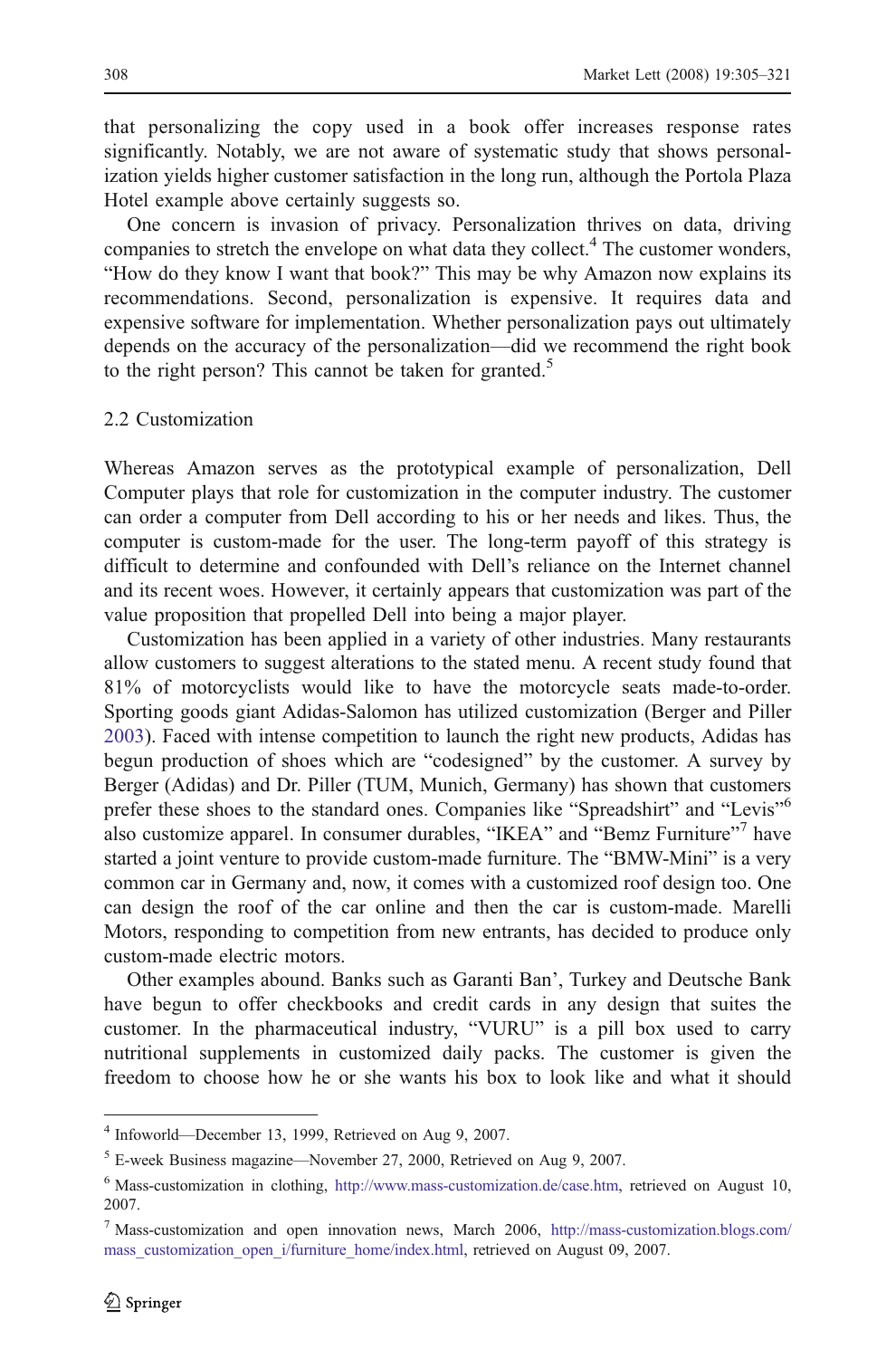contain. This product is already on the market and comes with all the details that are considered pertinent for the medicines inside.<sup>8</sup>

An obvious potential advantage of customization is greater customer satisfaction. While the proliferation of examples cited above implicitly bears testimony to this, the long-term impact and profitability of customization has not to our knowledge been analyzed systematically. Another potential advantage suggested by the above examples is strategic—we often see customization emerging in highly competitive industries—restaurants, banking, apparel, computers—where product differentiation is crucial but difficult to achieve. Customization itself is a point of differentiation (Dell) and moreover ensures the product itself is unique.

A potential disadvantage of course is cost. For example, the customized Adidas shoes are about 30% more costly than the standard line. Again, the question is whether the incremental volume and strategic advantages overcome this cost. Customization could also make the purchase decision difficult by making the choice task very complex. Huffman and Kahn ([1998\)](#page-15-0) and Dellaert and Stremersch [\(2005](#page-14-0)) demonstrate the psychological difficulty of trading off the higher utility derived from customized products with the complexity of making the choice. Another potential problem is the Pandora's box of raising customer expectations. For example, the BMW mini customer may decide that he or she wants everything customized—from the interior to the hub caps. How does the customer react when BMW says, "Sorry, we can't allow you to customize everything?"

2.3 Forces shaping the evolution of personalization and customization

The challenges in implementing personalization and customization will have to be met by future advances in three steps of delivering one-to-one marketing (Black and Thomas [2004](#page-14-0)): (1) collecting the data, (2) transforming the data into insights, and (3) operationalizing the results.

The key issue in collecting data is customer data integration—the collection of customer data at all "touch points." There are two dimensions to this issue. First is the extent of integration (360° view being the ideal). Second is for how many customers the firm has the integrated data. Neslin et al. [\(2006\)](#page-15-0) review this issue with respect to integration across sales channels and question whether it is necessary to have a 360° view for *all* the firm's customers. A company may be able to obtain a 360° view easily for 40% of its customers because they are members of the company's loyalty program. Obtaining such data for the next 60% may be prohibitively expensive. Perhaps the company can leverage the insights from the 40% sample to the 60%, although they are obviously not randomly generated samples.

This leads us to the second challenge—developing insights. Companies that perform the most sophisticated personalization and customization have strong capabilities in statistical modeling. Some of the sophisticated techniques that are used to analyze customer behavior are being standardized into computing packages like SAS and BUGS, and this software will have to become more accessible in the

<sup>&</sup>lt;sup>8</sup> Service customization—February 28, 2007, http://mass-customization.blogs.com/mass\_customization open i/service customization/index.html, retrieved on August 9, 2007.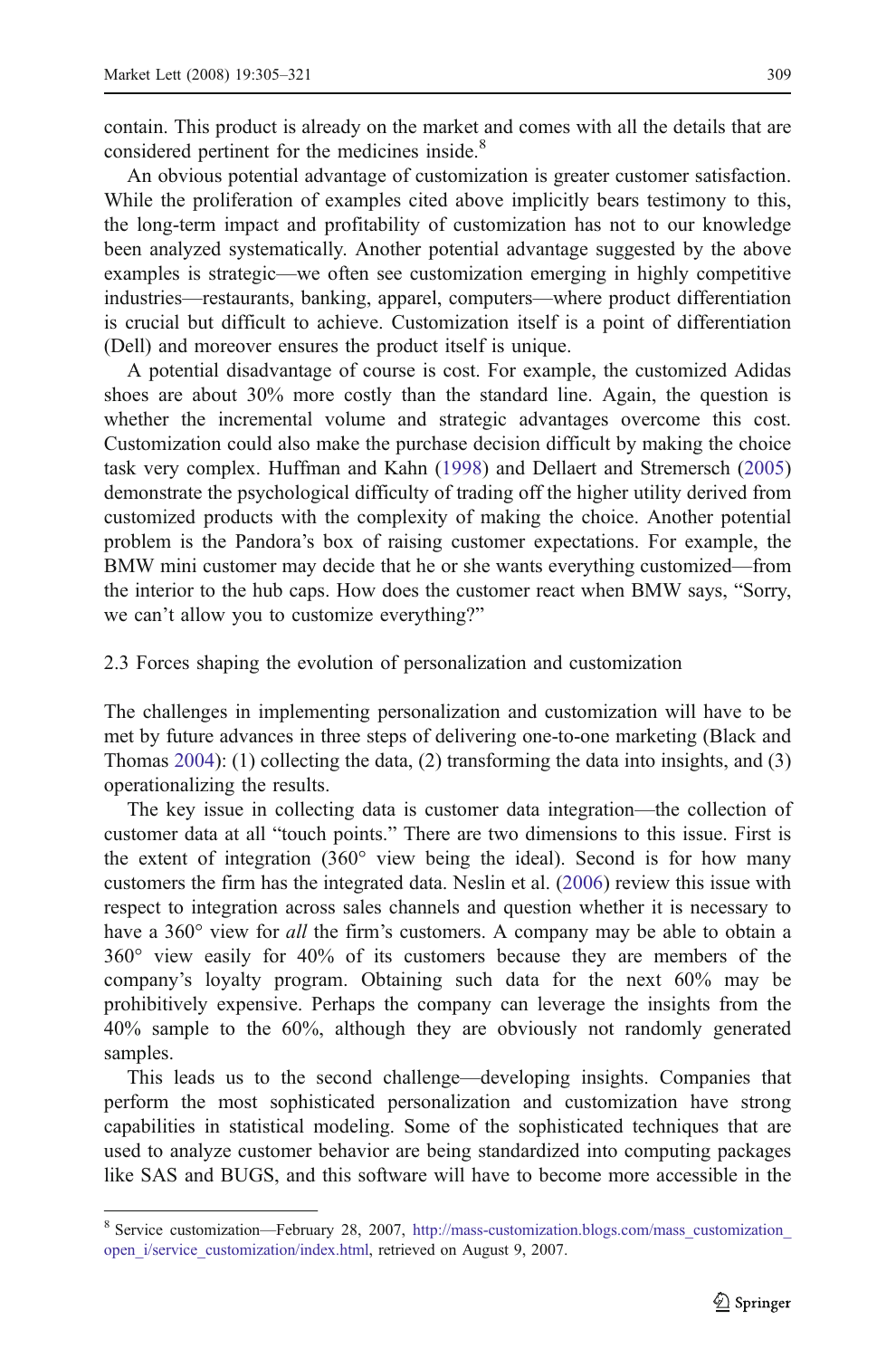future. In addition, companies will have to learn how to analyze text data (Coussement and Van den Poel [2007](#page-14-0)) generated by customer emails, blogs, news groups, chat forums, and virtual communities. Coca Cola, Harley Davidson, and Disney have invested in learning from brand communities.

The final step, operationalization, requires close coordination among marketing, information technology, and production. The challenges can exceed the organization's capabilities. This suggests more "partnering" to bring about personalization and customization. One such example is "Land's End," a catalog retailer. The data for customizing jeans or shirts are collected at the Land's End website. But Land's End relies on externally provided software to translate customer specifications for jeans and shirts into final patterns that are then used to produce the clothing.

# 3 Empirical challenges in personalization

# 3.1 The issues

A distinguishing feature of personalization versus customization is its reliance on statistical analysis of customer data to predict customer response to prices, promotions, or communications. There are two key issues. First, how accurate are these predictions? Personalization relies on assigning the right marketing effort to the right customer. But, if the cost of misclassification is large, the firm may be better off not personalizing. For example, distracting and annoying the customer by recommending a series of books in which he or she has no interest may be worse than making no recommendation at all. The second issue is how far the firm should go toward the ultimate goal of one-to-one marketing? Figure 2 depicts the choices available to the firm. It may be that the loss in "precision" in going one-to- $n$  may be worth avoiding the errors of misclassification in going one-to-one.

# 3.2 What we know

The research on these issues can be classified into two categories: supportive and doubtful. Among the supportive research, Rossi et al. ([1996\)](#page-15-0) first quantified the benefits of adopting one-to-one pricing by utilizing household purchase history data and empirically found that individual personalization improves 7.6% over mass optimization. Later, Ansari and Mela [\(2003](#page-13-0)) found that the content-targeting approach can potentially increase the expected number of click through by 62%.



Level of Personalization

Fig. 2 Firm choice on level of personalization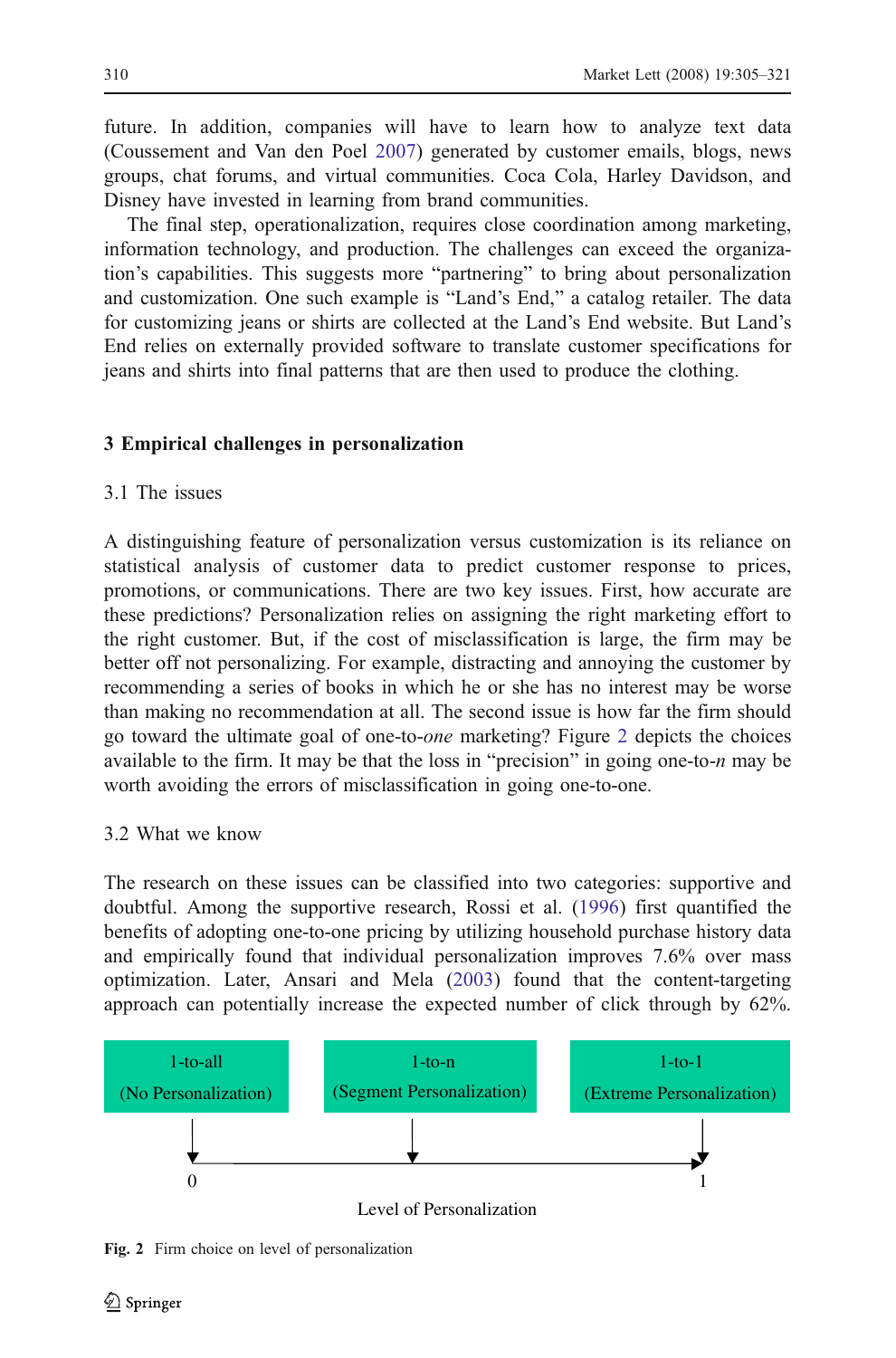Furthermore, Arora and Henderson [\(2007](#page-14-0)) showed customization at individual level can enhance the efficiency of embedded premium.

Among the doubtful stream of research, Zhang and Wedel [\(2007\)](#page-16-0) investigate the profit potential of various promotion programs customized at different levels in online and offline stores. The three levels of customization are (1) mass market (oneto-all)—each customer receives the same coupon,  $(2)$  segment (one-to-n)—each member of the same customer segment receives the same coupon, and (3) individual (one-to-one)—each customer receives an individualized coupon. They found that the incremental benefits of one-to-one promotions over segment- and market-level customized promotions were small in general, especially in offline stores. Note that it is possible that one-to-one promotions may significantly increase response rates, perhaps due to steeper discounts, but that may not translate into significant profit increases.

## 3.3 What we need to know–future research

It is not resolved whether traditional consumer choice models can be used successfully to personalize the marketing mix. We need to know what methods predict most accurately. There are two directions to go here—more complex or simpler. On one hand, complex machine learning algorithms (e.g., see Blattberg et al. [2008](#page-14-0)) might be required. Or, given the data limitations and specification issues that can wreak havoc with complex models, simple models such as RFM may be the best way to go. RFM stands for Recency–Frequency–Monetary Value and uses information about a customer's most recent purchase, her frequency of purchase, and the dollar value of her past purchase to predict her likelihood of purchasing a product in the future. This can be done on an individual customer basis and can therefore be used to provide personalized recommendations of future product purchases. Regarding level of personalization, Malthouse and Elsner [\(2006](#page-15-0)) provide encouraging support for one-to-*n* personalization (using relatively simple statistical analysis). This support is in the form of a field test, which should be the litmus test for research in this area.

More broadly speaking, we need decision support systems for weighing the costs of incorrect personalization and helping managers decide when to personalize and to whom.

#### 4 Economic models of firm choice related to personalized pricing

#### 4.1 Key results in literature

From an economic standpoint, the promise of personalization is to enable firms to estimate their customers' valuations and, hence, implement finer price discrimination. A number of theoretical papers (Shaffer and Zhang [1995](#page-15-0); Bester and Petrakis [1996;](#page-14-0) Fudenberg and Tirole [2000\)](#page-14-0) have shown that, among equally matched (symmetric) firms, offering personalized pricing, while being optimal for each practicing firm, makes all firms worse off. Choudhary et al. [\(2005](#page-14-0)) examine a vertically differentiated duopoly and show that the higher-quality firm can be worse off with personalized pricing.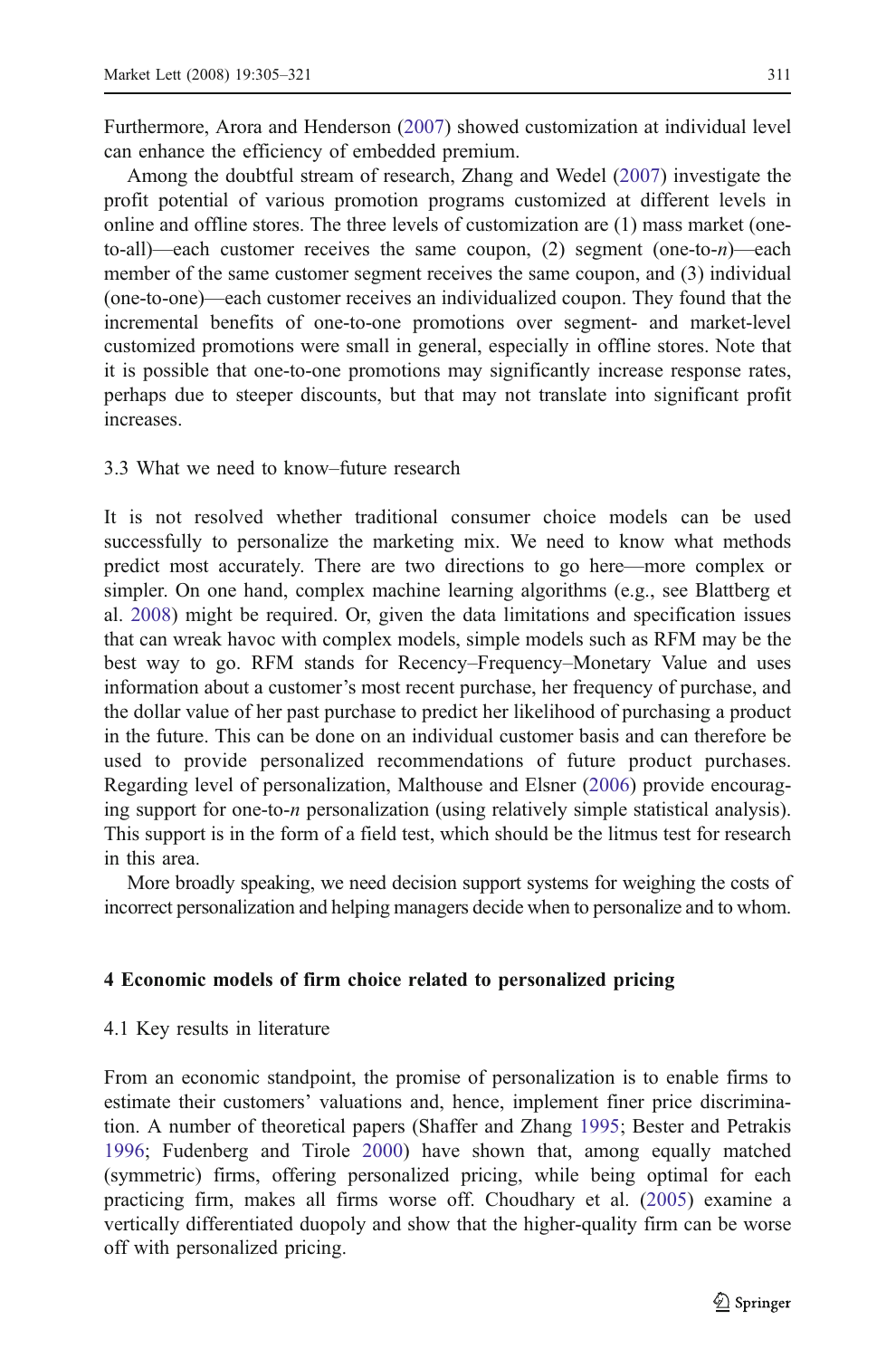Of course, in reality, competing firms are rarely equally matched. For instance, firms may differ in terms of how many loyal customers they each may have and hence their targeting strategies may differ in terms of offering discounts to own vs. the rival's customers. In that case, Shaffer and Zhang ([2000\)](#page-15-0) show that personalized pricing can alleviate price competition and benefit firms (earn higher profits in equilibrium). In a more general model, Shaffer and Zhang ([2002\)](#page-16-0) consider both horizontal and vertical differentiation, with a positive cost of targeting customers. They show that the firm with more loyal customers can earn higher profits in equilibrium when both firms engage in one-to-one promotions. Ghose and Huang [\(2006](#page-14-0)) allow symmetric firms to offer a continuum of qualities and show firms can avoid a Prisoner's dilemma and are better off when they engage in one-to-one pricing. This happens because firms can provide higher qualities to each consumer without the fear of intrafirm product cannibalization.

When we look at personalization in the presence of strategic consumers, the results once again paint a complex picture. Villas-Boas ([2006\)](#page-16-0) shows that a monopolist is worse off by offering one-to-one promotions because "strategic consumers" can sacrifice their purchase in the first period so that they are not identified as existing customers in the next period. However, Chen and Zhang [\(2007](#page-14-0)) show that targeted pricing is profitable, in the presence of strategic customers, only in a competitive setting.

Allowing consumers to haggle is another mechanism by which firms can personalize pricing. When costs of haggling are heterogeneous, Desai and Purohit [\(2002](#page-14-0)) show that firms may find it profitable to allow consumers to haggle than follow fixed-price policy.

The above papers assume perfect information that the firm has a perfect predictive model (a debatable assumption as we discussed earlier). Chen et al. [\(2001\)](#page-14-0) show, perhaps paradoxically, that mistargeting softens price competition because firms fear offering low prices to the wrong customers. Liu and Serfes ([2004](#page-15-0)) also consider imperfect information in a spatial price discrimination model and find that firms unilaterally commit not to price discriminate when the quality of information is low.

Another important issue associated with personalized pricing is whether firms should engage in first-degree or second-degree price discrimination when customizing their products. Ulph and Vulkan ([2001\)](#page-16-0) use the Hotelling framework to study this relationship in a duopoly and show that a firm is always better off using firstdegree price discrimination if it also mass customizes and vice versa.

A critical issue is that the cost of personalization also plays an important role in the decisions being made by firms. Dewan et al. ([1999\)](#page-14-0) show that as the cost of personalization decreases, firms provide more and more personalized products compared to standardized products when they can employ second-degree price discrimination whereas Chen and Iyer [\(2002](#page-14-0)) show that firms will invest in personalization if customers are sufficiently heterogeneous and the cost of personalization is high which again requires understanding of context where one prediction is more robust than the other one and vice versa.

#### 4.2 Future research

While we have generated important theoretical insights regarding personalized pricing, there still are a number of unanswered questions. How does the growth rate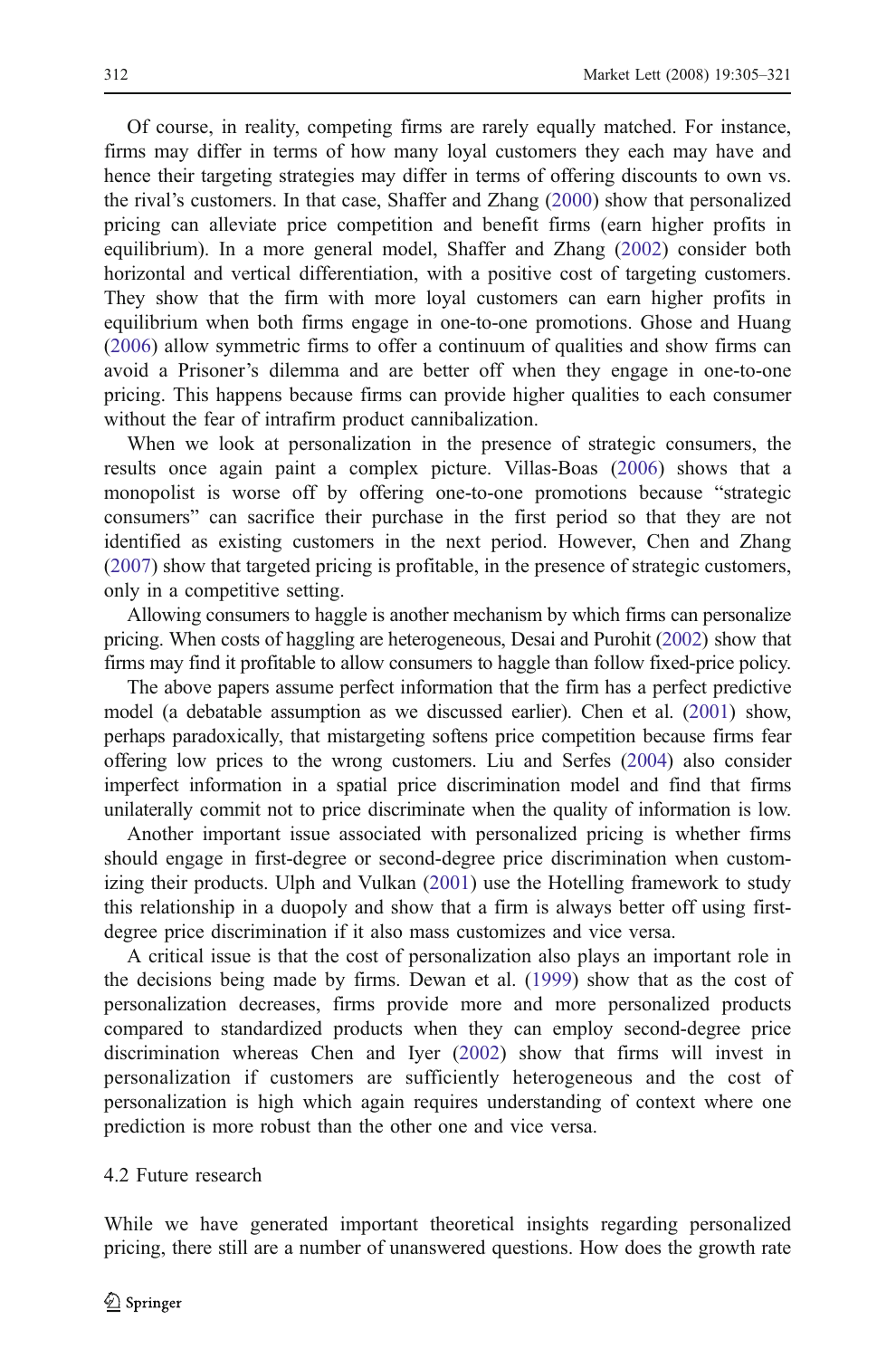of any market impact firms' personalization strategies? Are there synergies between personalization and branding? Currently, firms have a lot of information about their existing customers but not about competitor's customers. There needs to be further research on conditions under which sharing information with competitors can be profitable (see Chen et al. [2001\)](#page-14-0). Although a few empirical papers (e.g., Ansari and Mela [2003\)](#page-13-0) have examined the role of personalized communication in reducing information overload and aiding customer decisions, this also remains a fruitful area for future theoretical research. Further research is also needed to understand firm strategies when firms have different cost functions arising due to operational efficiencies enjoyed by a firm. Another area is the role of personalization when firms adopt nonlinear pricing schedules.

#### 5 Firm choice in product customization

#### 5.1 Product proliferation vs. product customization

A familiar presumption in marketing is that a consumer realizes higher utility when the product better matches her ideal preference. Therefore, when costs to achieve this match are sufficiently low, firms with some monopolistic power may reap higher profits by providing better-matching products. Product customization and product proliferation are two popular strategies for improving the preference–product match, with some firms actively pursuing both. A firm pursuing product customization first invites each individual consumer to reveal her preference and then produces and delivers a product with the closest match possible. A firm pursuing product proliferation does not hold such one-to-one dialogs with consumers. Instead, it offers many variants and the customer chooses the most appealing product. Product proliferation is observed in many markets such as breakfast cereal, yogurt, toys, apparel, books, and consumer electronics.

#### 5.2 Customization, competition, and firm profitability

Although customized products increase consumer utility, firms do not always gain from adopting mass customization, frequently because customization reduces product differentiation in a competitive context. In fact, if two or more firms offer a consumer the product that perfectly addresses her taste, then Bertrand competition will drive prices down to the second-highest marginal cost (Lederer and Hurter [1986;](#page-15-0) Thisse and Vives [1988](#page-16-0)). Nevertheless, if a firm does not pursue customization but its competitors do, then the former would probably become worse off. In many product categories today, the technological ingredients underlying product customization are relatively mature and readily accessible to all firms. This implies that adopting customization cannot ensure competitive advantage and, indeed, studies have shown that pursuing customization may lead to a prisoner's dilemma (Dewan et al. [2003;](#page-14-0) Thisse and Vives [1988](#page-16-0)).

So, will customizing firms ever be able to escape the curse of prisoner's dilemma? The answer is yes. As Dewan et al. ([2003\)](#page-14-0) further show, when firms differ in the timing of adopting customization, the early adopter may achieve a first-mover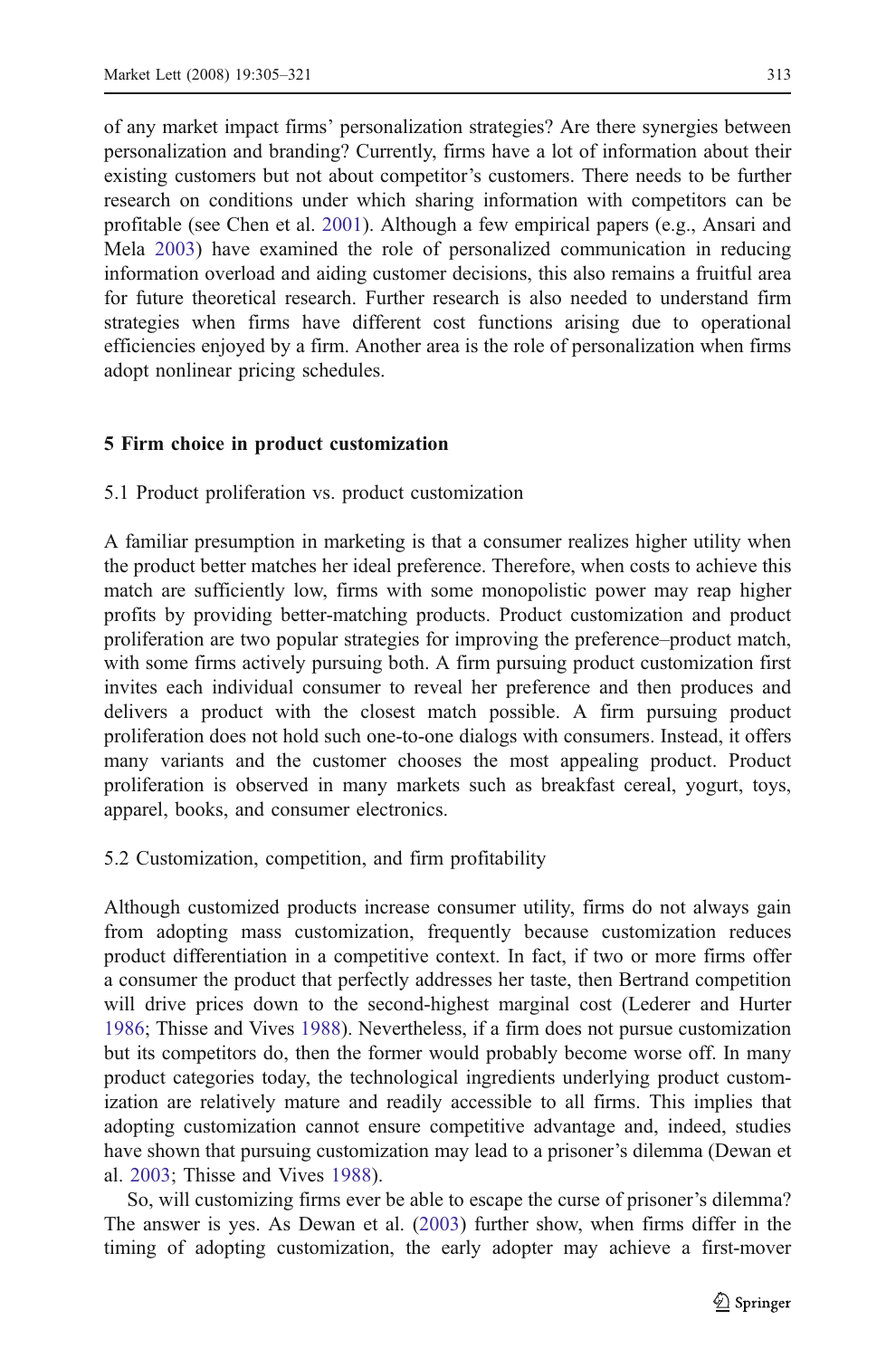advantage. Such first-mover advantage can be sustained if there are salient learningcurve effects and/or scale economies. It is mainly for such reasons that Dell Computers, the first to offer customized PCs on the Internet, maintains its industry leadership today. Amazon.com invented the book recommendation system based on collaborative filtering. Due to the inherent scale economies in collaborative filtering, Amazon is widely believed to provide more relevant recommendations than its competitors.<sup>9</sup>

If the product has multiple attributes of keen interest to consumers, then the firms may relax price rivalry by judiciously choosing which attribute(s) to customize (Syam et al. [2005\)](#page-16-0). In a two-dimensional spatial model, a surprising insight of Syam et al. ([2005\)](#page-16-0) is that the competing firms may choose to customize an identical attribute but not both attributes, achieving "matched partial customization." In a model of both horizontal and vertical differentiation, Ghose and Huang [\(2006](#page-14-0)) investigate a duopoly where one or both firms tailor both its prices and product qualities based on consumers' willingness to pay. They also show that a prisoner's dilemma situation does not arise even when the firms are ex ante symmetric.

#### 5.3 Constraints and challenges in mass customization

Generally, it is economically viable for firms to tailor those attributes most valued by consumers and yet not too costly to customize. Currently, firms in many industries (e.g., apparels, cars, and computers) customize only a fraction of the product attributes and allow limited options for each of these attributes. However, technological advances may lower these costs. We might then be left with the prisoner's dilemma of all firms customizing on "all" attributes. For instance, many apparel makers are very happy to accommodate customers' request regarding size, color, or fabric but are reluctant to alter their basic styles due to concerns of compromising their brands. Customization can even prove harmful for status goods because an objective of such goods is to project an image of exclusivity (Amaldoss and Jain [2005\)](#page-13-0). Syam and Kumar ([2006\)](#page-16-0) show that, in competing exclusively with customized products, firms may lose all differentiation advantages, and they may therefore not want to eliminate their standard products.

Branding (Keller [2001\)](#page-15-0) may become more important in a customization environment. Companies may have to rely more on the rich associations and experiences consumers have with brands rather than product attribute differences per se.

#### 6 Consumer perspectives

#### 6.1 Preference formation

Substantial research shows that consumers often construct their preferences "on-thefly" as a function of task and contextual characteristics—including the ease with

<sup>9</sup> Collaborative filtering uses transaction data of related previous purchases as input and, all else equal, more transaction records render more relevant recommendations.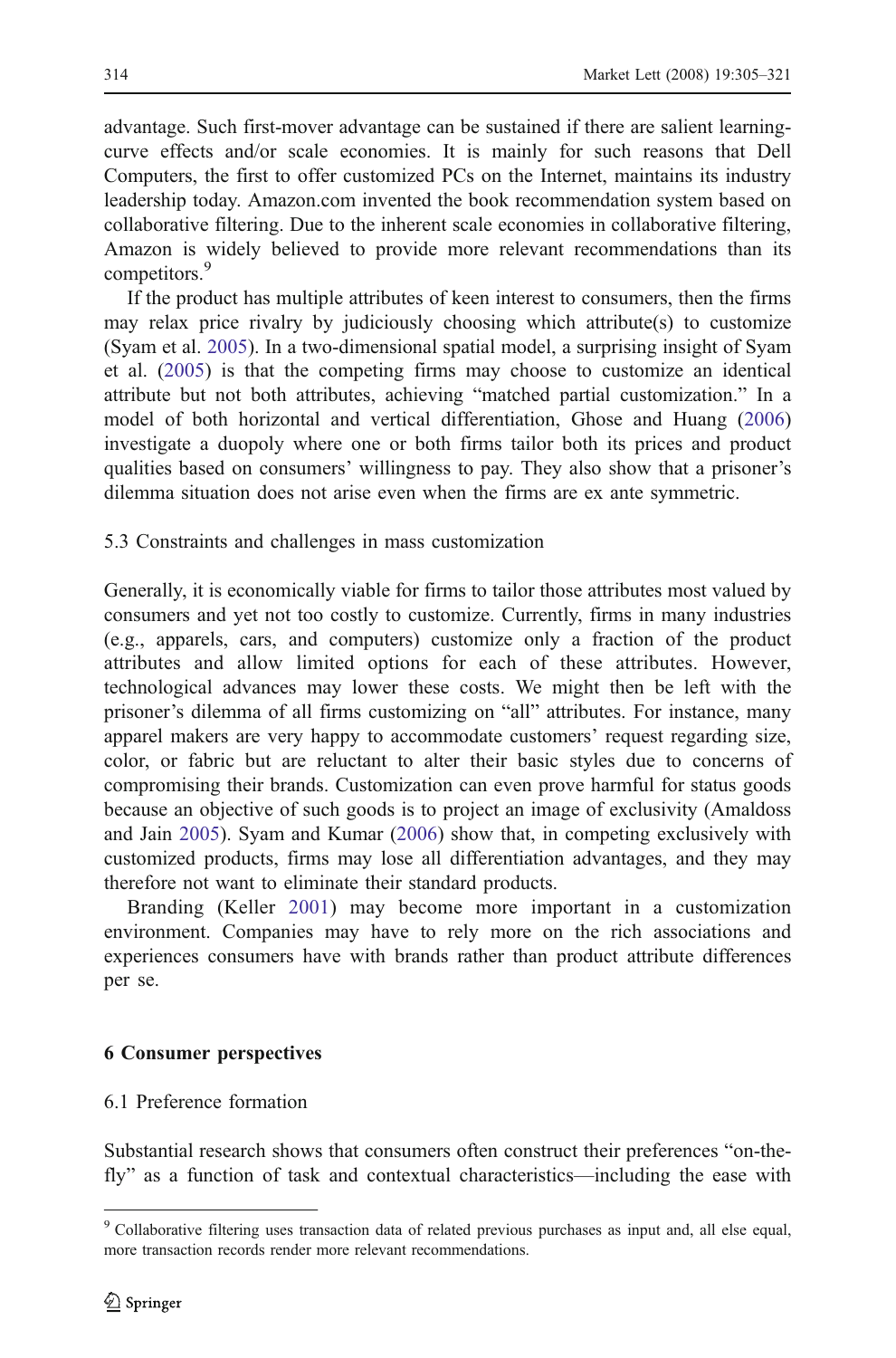which attributes can be evaluated (Hsee [1996\)](#page-14-0), information format (e.g., Bettman et al. [1998](#page-14-0); Jarvenpaa [1989](#page-15-0); Payne et al. [1992\)](#page-15-0), response mode (e.g., Slovic [1995\)](#page-16-0), the particular attributes used to recommend products (Häubl and Murray [2003](#page-14-0)), and the particular alternatives available for consideration at a given time (Bettman et al. [1998;](#page-14-0) Simonson and Tversky [1992](#page-16-0)). In other words, instead of being exogenous, preferences are in fact endogenous to the particular task and information environment facing the consumer.

These findings question two important assumptions of product personalization and customization (Simonson [2005](#page-16-0)). The first assumption is that consumer preferences are stable or evolve in a predictable fashion. Preference stability is critical for personalization because previous choices are used to predict future choices. Preferences are likely to be more stable when the information environment itself does not change and when consumers have made repeated choices in a product category (Hoeffler and Ariely [1999](#page-14-0)). To the extent that the Internet allows consumers to learn from the product experiences and social information of other similar consumers (Chevalier and Mayzlin [2006;](#page-14-0) Forman et al. [2006](#page-14-0)), this should also enhance preference stability, allowing personalization.

The second assumption is that preferences revealed by consumer choices truly maximize utility. Suppose a customer heavily weighs price in her product choices. The typical inference is that the customer has high price sensitivity. Another possibility, however, is that product information was presented in a way that made price comparisons easy and this accentuated the importance of price (Lynch and Ariely [2000\)](#page-15-0). Similar effects may occur from using Internet-based shop bots that facilitate price comparisons (Iyer and Pazgal [2003](#page-15-0)). Thus, if prior choices are to be used to personalize product offers, care must be taken in designing the offer to mirror the environment under which the data driving the personalization were obtained.

The danger for product customization is that customers may realize after designing their "ideal" product that their actual preferences correspond more closely to standardized products (Syam et al. [2007\)](#page-16-0). Customer uncertainty about their preferences is less likely to be an issue in business-to-business settings, where buyers have greater experience and expertise (Alba and Hutchinson [1987;](#page-13-0) Huffman and Kahn [1998\)](#page-15-0). To the extent that a market is characterized by dramatic changes in market offerings, however, even experienced buyers may not know—or may be overconfident in—their preferences. One way to reduce preference uncertainty is to provide buyers with interactive tools that allow them to visualize and experience customized products prior to purchase (Lurie and Mason [2007\)](#page-15-0) or to learn from the experiences of others (Chevalier and Mayzlin [2006;](#page-14-0) Forman et al. [2006](#page-14-0)). Additional research is needed to examine the extent to which such Internet-based tools reduce uncertainty.

#### 6.2 Information search and processing

One of the greatest challenges to implementing customization is the extent to which consumers are willing and able to process and act on all the attribute options (Huffman and Kahn [1998](#page-15-0)). Information overload may lead to poor-quality choices or a failure to purchase (Huffman and Kahn [1998](#page-15-0); Iyengar and Lepper [2000](#page-15-0); Lurie [2004\)](#page-15-0). As the number of potential alternatives can be the factorial product of the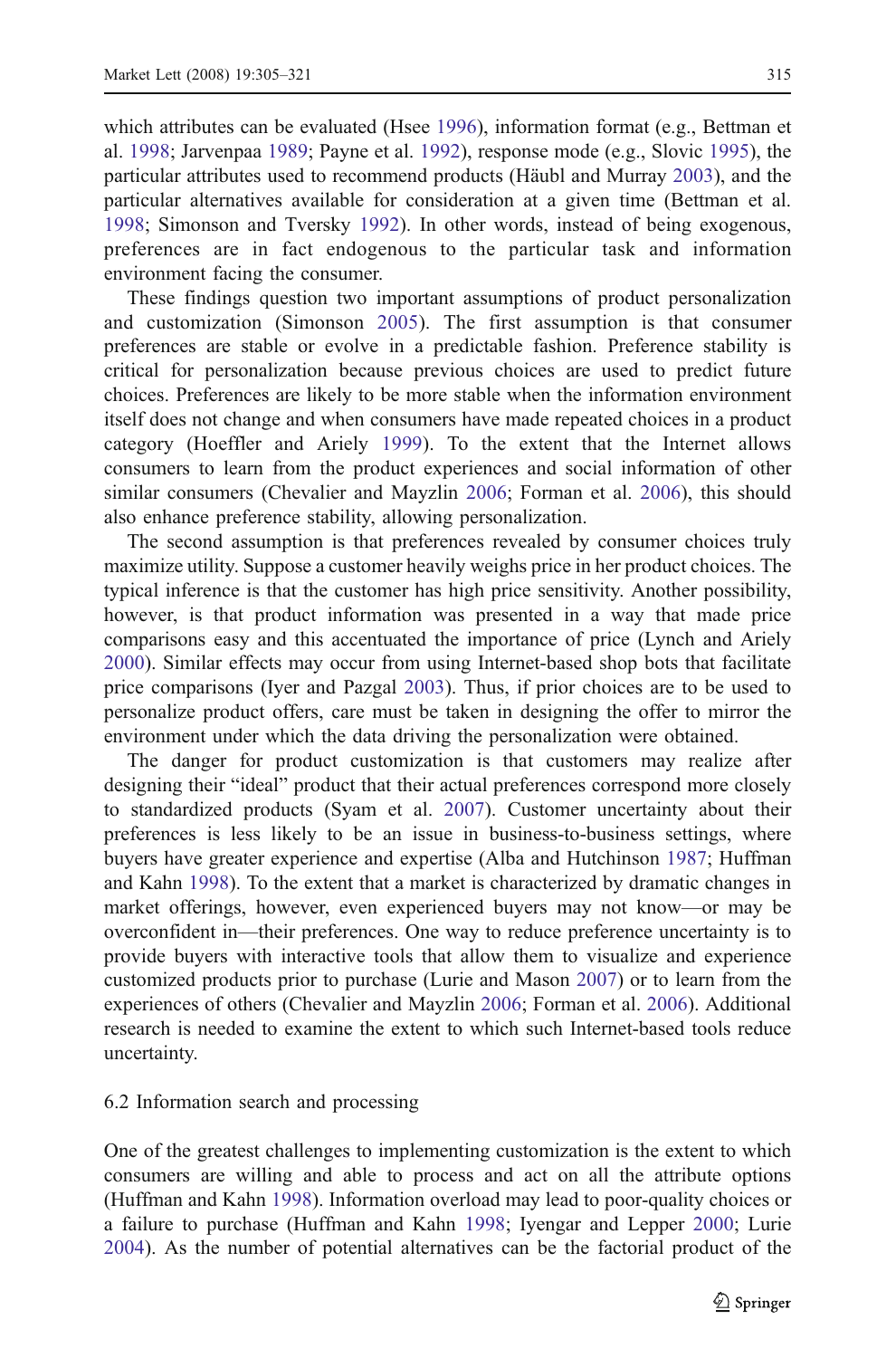number of attributes, having consumers choose among menus of attributes can reduce perceived choice complexity and increase satisfaction with choice processes and outcomes (Huffman and Kahn [1998\)](#page-15-0). Other research suggests that menu-based choice can allow firms to assess consumer preferences for a larger number of potential products than traditional conjoint approaches (Liechty et al. [2001\)](#page-15-0). Moreover, menus of product attributes can be personalized (i.e., firms can offer different menus of attribute levels to different customers). This suggests a promising personalization–customization hybrid model.

Whether for economic, technological, or information overload reasons, product customization will typically only be available for a subset of attributes. As a result, consumers will be presented with a default product that can be modified. Research suggests in such cases that consumers are likely to stick with the default (Johnson et al. [2002](#page-15-0); Samuelson and Richard [1988\)](#page-15-0). If the default is chosen with the consumer's interest in mind, for example, automatically setting aside money for retirement unless the consumer opts out, there can be significant welfare advantages (Johnson and Goldstein [2003](#page-15-0); Thaler and Benartzi [2004](#page-16-0)). Also, Hsee and Leclerc [\(1998](#page-14-0)) suggest it may be more profitable to offer consumers a single product because offering multiple options may lead to perceived losses in consumers' minds.

Finally, research on cognitive lock in (Johnson et al. [2002;](#page-15-0) Zauberman [2003](#page-16-0)) suggests that there may be advantages to engaging the consumer in customization. Getting consumers to provide attribute importance weights which are used to create customized recommendations can reduce consumer effort and therefore increase loyalty (Häubl et al. [2004\)](#page-14-0).

#### 6.3 Consumer acceptance of product customization

Although one-to-one marketing should increase satisfaction, there are situations in which consumers may prefer standardized products. Consumers with collectivist, as opposed to individualist, orientation react more positively to products that meet group, as opposed to individual, preferences (Kramer et al. [2007\)](#page-15-0). Because preferences are labile, customers may be as satisfied with products that seem customized even if differences from standardized products are minimal (Simonson [2005\)](#page-16-0). There is evidence that, although recommendations for superior options increase choice satisfaction and confidence, recommendations that go against consumers' initial preferences can have the reverse effect (Fitzsimons and Lehmann [2004\)](#page-14-0). Research also suggests that consumer acceptance of personalized offers depends on the ease with which consumers can see how recommendations were developed (Kramer [2007\)](#page-15-0).

Although personalized products may be appreciated by consumers, personalized prices may not be, particularly if such prices are seen as unfair. Prices are most likely to be viewed as unfair when consumers can see that they are paying a premium relative to others for a similar product (Xia et al. [2004](#page-16-0)). For example, Anderson and Simester [\(2007](#page-13-0)) find that charging more for large-sized clothing in a catalog leads to significant declines in sales and profits. To the extent that personalized pricing is unlikely to reveal price premiums, since each customer only sees one offer, such approaches may be successful. However, there is risk here, as Amazon learned when it suffered a severe backlash for charging different prices for the same DVD to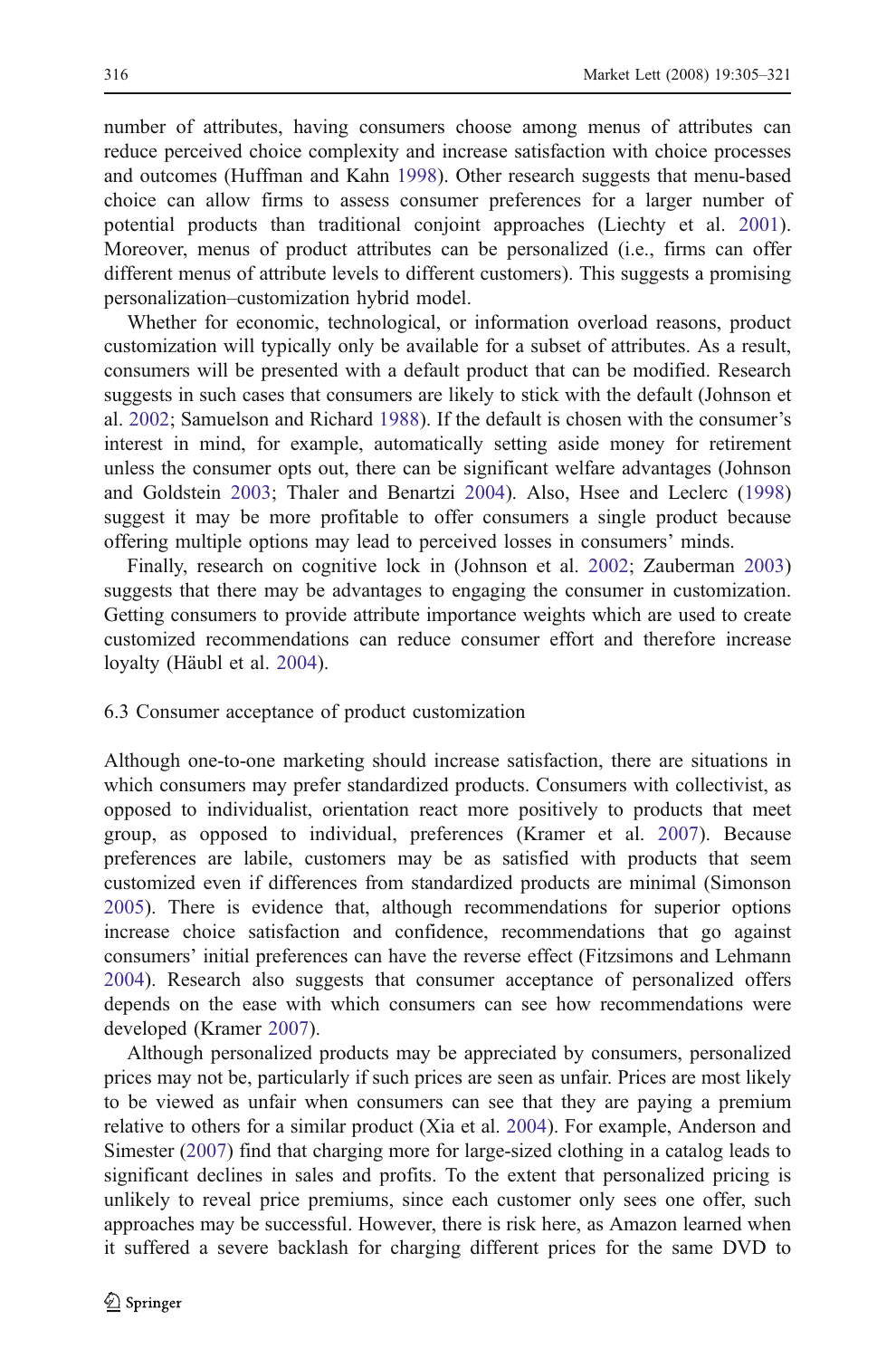different customers (Morneau [2000\)](#page-15-0). If price offers are based on purchase history, then other aspects of the offer should also be personalized to minimize comparisons on the basis of price alone (Xia et al. [2004\)](#page-16-0). Other research suggests that price customization (e.g., through negotiation) is less likely to be seen as unfair since consumers participate in price setting (Haws and Bearden [2006\)](#page-14-0). On the other hand,

personalized pricing through the distribution of coupons or customized emails are

# 6.4 Translating attributes into benefits

becoming increasingly common (Tezinde et al. [2002\)](#page-16-0).

The benefits provided by a collection of attributes are often in the interaction of these attributes (Randall et al. [2007](#page-15-0)). This increases the information-processing burden for customers. Novice consumers may be less able to customize their own products (Sujan [1985\)](#page-16-0). For such consumers, specifying the relative importance of product benefits (such as performance and data storage in the case of a personal computer), rather than selecting preferred product features (such as processor speed and hard drive size), increases the perceived fit of the customized product offering (Randall et al. [2007](#page-15-0)). At the same time, as expertise increases, greater benefits are perceived from interfaces that allow the buyer to specify product features. Internetbased opinion sites and review forums can go a long way in helping consumers translate attributes into benefits.

# 6.5 Future research

The customer is central to one-on-one marketing much more than is the case in traditional mass marketing. Therefore, it is important to understand the different aspects of consumer behaviors as they pertain to customization. While some research has addressed these questions, much more remains to be done. To what extent will the need for uniqueness help the movement towards customized products? Will the consumers' desire to seek comfort in familiar products detract from the widespread adoption of customized products? Clearly, this will depend on the product category and the way consumers make decisions for different types of products. How do consumers deal with the risk that manufacturers will not be able to precisely customize according to their specifications? More research should address these and other questions.

# 7 Summary and conclusions

This paper has reviewed two major forms of one-to-one marketing—personalization and customization—and identified areas for future research. We started with an overview of one-to-one marketing in practice and structured our discussion from the perspectives of empirical work, economic analysis, and psychology. Each of these perspectives yields its own "wish list" for future research. We conclude by synthesizing a few issues that draw on all three disciplines:

When should the firm engage in one-to-one marketing? Traditional concepts in economics, such as price discrimination, and in psychology, such as information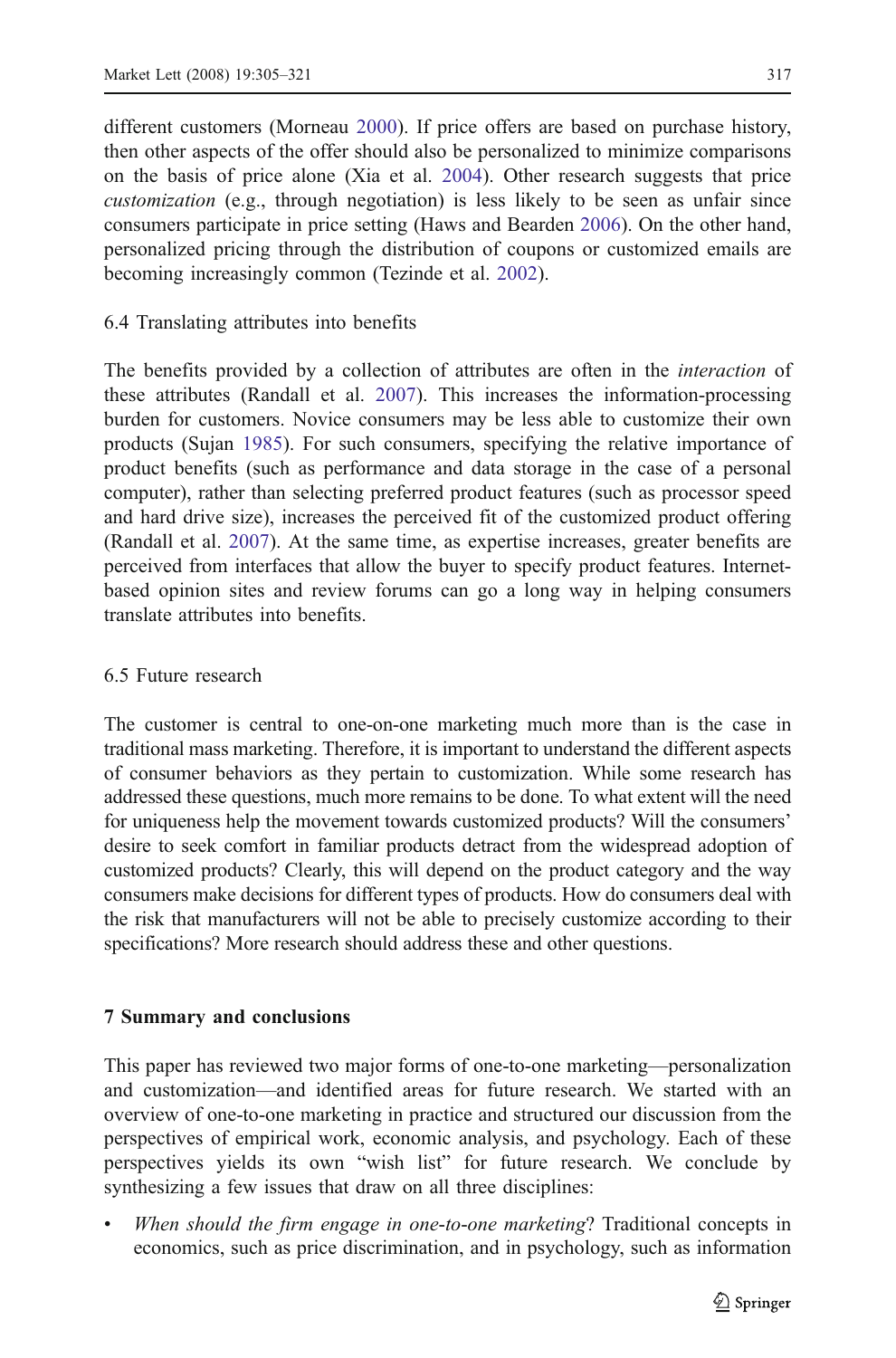<span id="page-13-0"></span>processing, have long supported tailoring the marketing mix to each consumer. But why is one-to-one such a recent phenomenon? It may be that advances in the data analysis and technology opened the door. But undoubtedly there are other conditions under which one-to-one marketing is advisable.

- When should the firm embrace personalization as opposed to customization? Clearly, data play a key role, as personalization is only possible if reliable and projectable customer data are available. However, economic and psychological analyses that pit customization versus personalization are needed.
- Which elements of the marketing mix should be personalized or customized? It may be that price should be personalized and product should be customized, but what conditions favor one form over the other? Consumer response—choice plays a key role here.
- & To what degree should the firm personalize? Should personalization be at the individual level, the segment level, or somewhere in between? This surely is a statistical issue in terms of how accurately we can predict consumer choice, but undoubtedly there are economic and psychological factors as well.
- How far should the firm go in customization? Should the firm allow the customer to customize 10%, 50%, 90%, or the product? This depends on competitive issues but also on the customer's ability to choose, i.e., fully design, his or her products.
- & How can we combine personalization and customization? One way we mentioned was to personalize the product to some extent, e.g., suggest a certain style of apparel, but then have the customer customize the specifics. Where should we draw the line between personalization and customization?
- Can personalization or customization be a source of competitive advantage? It would appear that the ability to predict customer choices accurately could be sustainable and lead to a long-term advantage in personalization. We discussed economic forces that could draw firms into a prisoner's dilemma in customization if the critical features of a product become customizable cheaply and customers are capable of defining their needs. Perhaps there is a way firms can differentiate themselves in their expertise in various aspects of the customer choice process, such as information processing or alternative evaluation, which can lead to sustainable advantages and higher industry profits.

Clearly, personalization and customization present many challenging questions for academics and ultimately practitioners. Our review suggests that some important advances have been made, but clearly more contributions are needed from economics, psychology, and statistical analysis. We hope this paper will help guide these future endeavors.

# References

- Alba, J. W., & Hutchinson, J. W. (1987). Dimensions of consumer expertise. The Journal of Consumer Research, 13, 411–454 March. doi:[10.1086/209080.](http://dx.doi.org/10.1086/209080)
- Amaldoss, W., & Jain, S. (2005). Pricing of conspicuous goods: A competitive analysis of social effects. Journal of Marketing Research, 42(1), 30–42.
- Anderson, E., & Simester, D. (2007). Does demand fall when customers perceive that prices are unfair: The case of premium pricing for large sizes. Marketing Science, 27, 492–500.

Ansari, A., & Mela, C. F. (2003). E-customization. JMR, Journal of Marketing Research, 40(2), 131-145. doi[:10.1509/jmkr.40.2.131.19224](http://dx.doi.org/10.1509/jmkr.40.2.131.19224).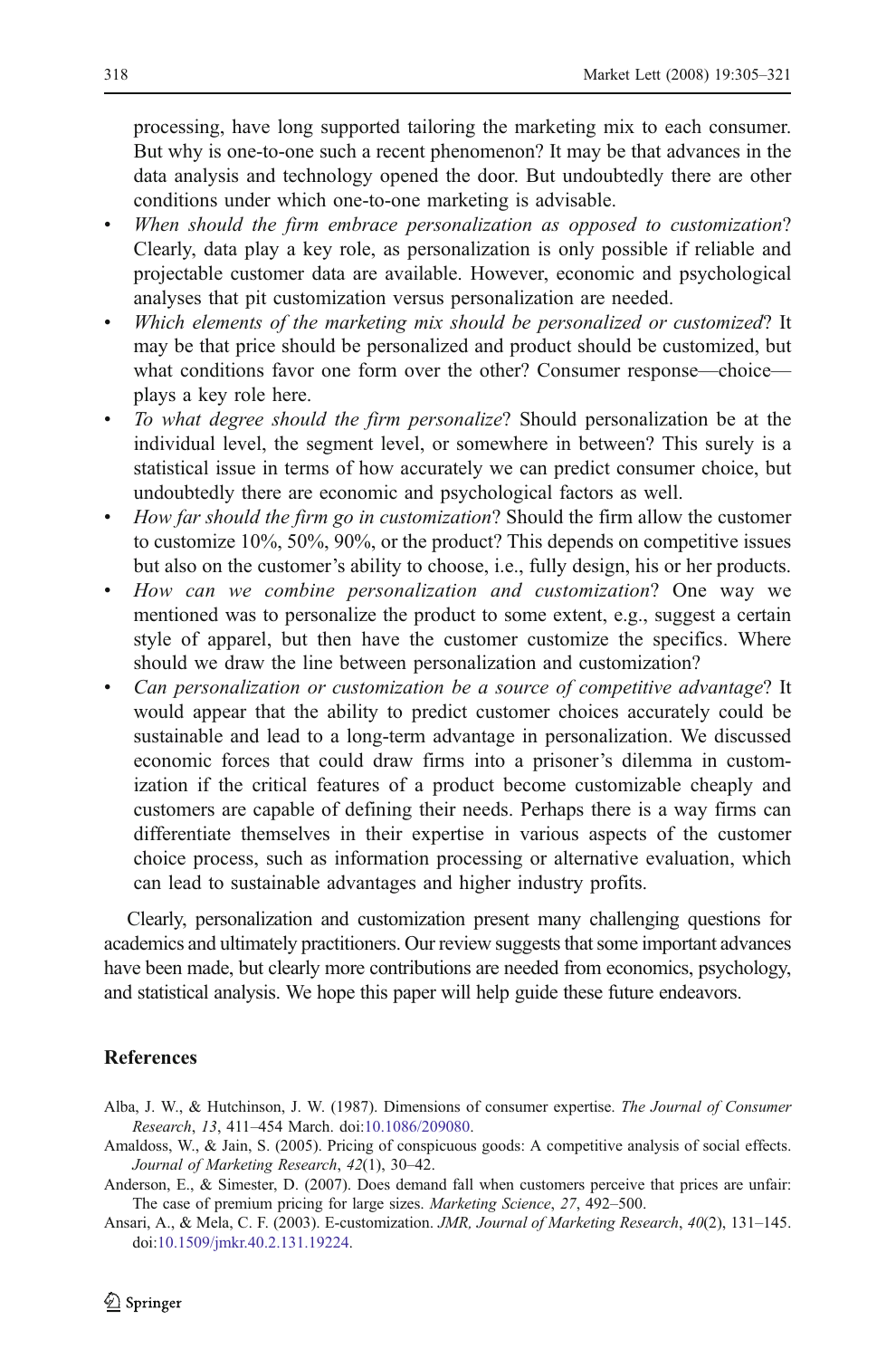- <span id="page-14-0"></span>Arora, N., & Henderson, T. (2007). Embedded premium promotion: Why it works and how to make it more effective. Marketing Science, 26, 514–531.
- Berger, C., & Piller, F. (2003). Customers as co-designers. Manufacturing Engineer, 82, 42–45 (August– September).
- Bester, H., & Petrakis, E. (1996). Coupons and oligopolistic price discrimination. International Journal of Industrial Organization, 14, 227–242. doi[:10.1016/0167-7187\(94\)00469-2](http://dx.doi.org/10.1016/0167-7187(94)00469-2).
- Bettman, J. R., Luce, M. F., & Payne, J. W. (1998). Constructive consumer choice processes. The Journal of Consumer Research, 25(3), 187–217. doi:[10.1086/209535.](http://dx.doi.org/10.1086/209535)
- Black, A. J., & Thomas, J. S. (2004). Customer intelligence is the catalyst for competitive differentiation. white paper, [www.csc.com/solutions/customerrelationshipmanagement/](http://www.csc.com/solutions/customerrelationshipmanagement/).
- Blattberg, R. C., Kim, B.-D., & Neslin, S. A. (2008). Database marketing: Analyzing and managing customers. New York: Springer.
- Chen, Y., & Iyer, G. (2002). Consumer addressability and customized pricing. Marketing Science, 21(2), 197–208. doi:[10.1287/mksc.21.2.197.153.](http://dx.doi.org/10.1287/mksc.21.2.197.153)
- Chen, Y., Narasimhan, C., & Zhang, J. (2001). Individual marketing with imperfect targetability. Marketing Science, 20(1), 23–41. doi[:10.1287/mksc.20.1.23.10201.](http://dx.doi.org/10.1287/mksc.20.1.23.10201)
- Chen, Y., & Zhang, J. Z. (2007). Dynamic targeted pricing with strategic consumers. Working paper. Philadelphia: Wharton School, University of Pennsylvania.
- Chevalier, J. A., & Mayzlin, D. (2006). The effect of word of mouth on sales: Online book reviews. JMR, Journal of Marketing Research, 43(3), 345–354. doi[:10.1509/jmkr.43.3.345.](http://dx.doi.org/10.1509/jmkr.43.3.345)
- Choudhary, V., Ghose, A., Mukhopadhyay, T., & Rajan, U. (2005). Personalized pricing and quality differentiation. Management Science, 51(7), 1120–1130. doi:[10.1287/mnsc.1050.0383.](http://dx.doi.org/10.1287/mnsc.1050.0383)
- Coussement, K., & Van den Poel, D. (2007). Improving customer churn prediction using emotionality indicators in emails as additional features. Working Paper. Ghent: Faculty of Economics and Business.
- Dellaert, B. G. C., & Stremersch, S. (2005). Marketing mass-customized products: Striking a balance between utility and complexity. JMR, Journal of Marketing Research, 42(2), 219–227. doi[:10.1509/](http://dx.doi.org/10.1509/jmkr.42.2.219.62293) [jmkr.42.2.219.62293](http://dx.doi.org/10.1509/jmkr.42.2.219.62293).
- Desai, P. S., & Purohit, D. (2002). Let me talk to my manager: The costs and benefits of haggling. Marketing Science, 23(2), 219–233. doi[:10.1287/mksc.1040.0045.](http://dx.doi.org/10.1287/mksc.1040.0045)
- Dewan, R., Jing, B., & Seidmann, A. (1999) One-to-one marketing on the internet. In Proceedings 20th International Conference on Information Systems (pp 93–102).
- Dewan, R., Jing, B., & Seidmann, A. (2003). Product customization and price competition on the internet. Management Science, 49(8), 1055–1070. doi:[10.1287/mnsc.49.8.1055.16401.](http://dx.doi.org/10.1287/mnsc.49.8.1055.16401)
- Fitzsimons, G. J., & Lehmann, D. R. (2004). Reactance to recommendations: When unsolicited advice yields contrary responses. Marketing Science, 23, 82–94. doi:[10.1287/mksc.1030.0033](http://dx.doi.org/10.1287/mksc.1030.0033).
- Forman, C., Ghose, A., & Wiesenfeld, B. (2006). Examining the relationship between reviews and sales: The role of social information in electronic markets. Working Paper #06-09. New York: NYU CeDER.
- Fudenberg, G., & Tirole, J. (2000). Customer poaching and brand switching. The Rand Journal of Economics, 31, 634–657. doi[:10.2307/2696352](http://dx.doi.org/10.2307/2696352).
- Ghose, A., & Huang, K.-W. (2006). Personalized pricing and quality design, working paper. New York: New York University.
- Häubl, G., Dellaert, B. G. C., Murray, K. B., & Trifts, V. (2004). Buyer behavior in personalized shopping environments. In C.-M. Karat, J. O. Blom, & J. Karat (Eds.), Human*–*computer interaction series: Designing personalized user experiences in ecommerce, vol. 5 (pp. 207–229). Dordrecht: Kluwer.
- Häubl, G., & Murray, K. B. (2003). Preference construction and persistence in digital marketplaces: The role of electronic recommendation agents. Journal of Consumer Psychology, 13(1), 75–91. doi[:10.1207/153276603768344807.](http://dx.doi.org/10.1207/153276603768344807)
- Haws, K. L., & Bearden, W. O. (2006). Dynamic pricing and consumer fairness perceptions. The Journal of Consumer Research, 33, 304–311 December doi[:10.1086/508435](http://dx.doi.org/10.1086/508435).
- Hoeffler, S., & Ariely, D. (1999). Constructing stable preferences: A look into dimensions of experience and their impact on preference stability. Journal of Consumer Psychology, 8(2), 113–139. doi[:10.1207/s15327663jcp0802\\_01](http://dx.doi.org/10.1207/s15327663jcp0802_01).
- Hsee, C. K. (1996). The evaluability hypothesis: An explanation for preference reversals between joint and separate evaluations of alternatives. Organizational Behavior and Human Decision Processes, 67 (3), 247–257. doi[:10.1006/obhd.1996.0077](http://dx.doi.org/10.1006/obhd.1996.0077).
- Hsee, C. K., & Leclerc, F. (1998). Will products look more attractive when presented separately or together? The Journal of Consumer Research, 25(2), 175–186. doi[:10.1086/209534](http://dx.doi.org/10.1086/209534).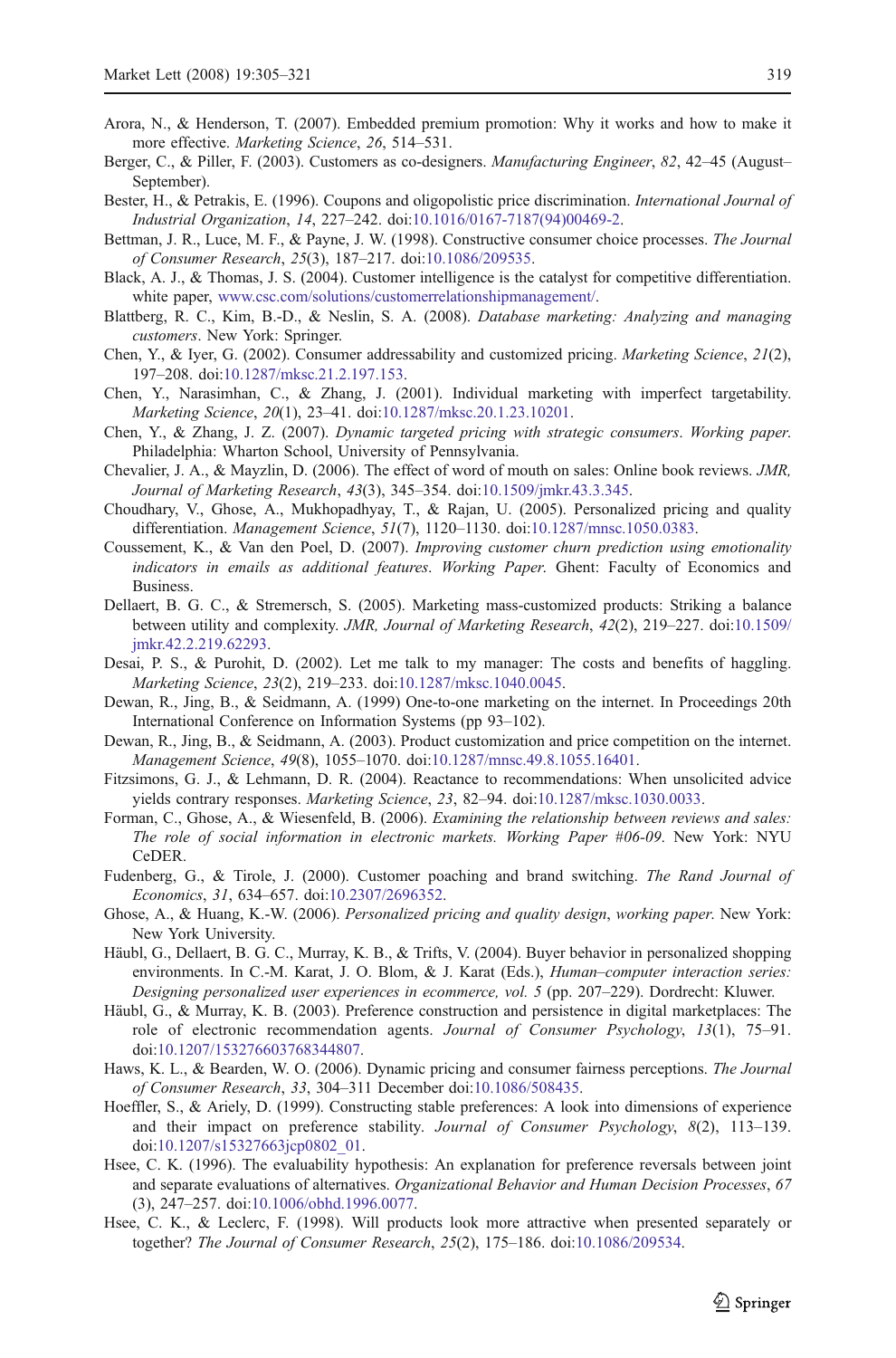- <span id="page-15-0"></span>Huffman, C., & Kahn, B. E. (1998). Variety for sale: Mass customization or mass confusion? Journal of Retailing, 74(4), 491–513. doi:[10.1016/S0022-4359\(99\)80105-5.](http://dx.doi.org/10.1016/S0022-4359(99)80105-5)
- Iyengar, S. S., & Lepper, M. R. (2000). When choice is demotivating: Can one desire too much of a good thing? Journal of Personality and Social Psychology, 79(6), 995–1006. doi[:10.1037/0022-](http://dx.doi.org/10.1037/0022-3514.79.6.995) [3514.79.6.995.](http://dx.doi.org/10.1037/0022-3514.79.6.995)
- Iver, G., & Pazgal, A. (2003). Internet shopping agents: Virtual co-location and competition. *Marketing* Science, 22(1), 85-106. doi:[10.1287/mksc.22.1.85.12842](http://dx.doi.org/10.1287/mksc.22.1.85.12842).
- Jarvenpaa, S. L. (1989). The effect of task demands and graphical format on information processing strategies. Management Science, 35(3), 285–303.
- Johnson, E. J., Bellman, S., & Lohse, G. L. (2002). Defaults, framing and privacy: Why opting in–opting out. Marketing Letters, 13(1), 5–15. doi:[10.1023/A:1015044207315](http://dx.doi.org/10.1023/A:1015044207315).
- Johnson, E. J., & Goldstein, D. (2003). Do defaults save lives. Science, 302(5649), 1338–1339. doi[:10.1126/science.1091721.](http://dx.doi.org/10.1126/science.1091721)
- Keller, K. L. (2001). Building customer-based brand equity. Marketing Management, 10(2), 14–19.
- Kramer, T. (2007). The effect of measurement task transparency on preference construction and evaluations of personalized recommendations. JMR, Journal of Marketing Research, 44, 224–233 May doi[:10.1509/jmkr.44.2.224.](http://dx.doi.org/10.1509/jmkr.44.2.224)
- Kramer, T., Spolter-Weisfeld, S., & Thakkar, M. (2007). The effect of cultural orientation on consumer responses to personalization. Marketing Science, 26(2), 246–258. doi[:10.1287/mksc.1060.0223](http://dx.doi.org/10.1287/mksc.1060.0223).
- Lederer, P., & Hurter, A. P., Jr. (1986). Competition of firms: Discriminatory pricing and location. Econometrica, 54(3), 623–640. doi[:10.2307/1911311](http://dx.doi.org/10.2307/1911311).
- Liechty, J., Ramaswamy, V., & Cohen, S. H. (2001). Choice menus for mass customization: An experimental approach for analyzing customer demand with an application to a web-based information service. JMR, Journal of Marketing Research, 38(2), 183–196. doi[:10.1509/jmkr.38.2.183.18849](http://dx.doi.org/10.1509/jmkr.38.2.183.18849).
- Linden, G., Smith, B., & York, J. (2003). Amazon.com recommendation: Item-to-item collaborative filtering. IEEE Internet Computing, 7(1), 76–80. doi[:10.1109/MIC.2003.1167344](http://dx.doi.org/10.1109/MIC.2003.1167344).
- Liu, Q., & Serfes, K. (2004). Quality of information and oligopolistic price discrimination. Journal of Economics & Management Strategy, 13, 671–702. doi[:10.1111/j.1430-9134.2004.00028.x.](http://dx.doi.org/10.1111/j.1430-9134.2004.00028.x)
- Lurie, N. (2004). Decision making in information-rich environments: The role of information structure. The Journal of Consumer Research, 30(March), 473–486. doi[:10.1086/380283](http://dx.doi.org/10.1086/380283).
- Lurie, N. H., & Mason, C. H. (2007). Visual representation: Implications for decision making. Journal of Marketing, 71, 160–177 January doi:[10.1509/jmkg.71.1.160.](http://dx.doi.org/10.1509/jmkg.71.1.160)
- Lynch, J. G., & Ariely, D. (2000). Wine online: Search costs affect competition on price, quality, and distribution. Marketing Science, 19, 83–103 Winter doi[:10.1287/mksc.19.1.83.15183.](http://dx.doi.org/10.1287/mksc.19.1.83.15183)
- Malthouse, E. C., & Elsner, R. (2006). Customisation with cross-basis sub-segmentation. Database Marketing & Customer Strategy Management, 14(1), 40–50. doi:[10.1057/palgrave.dbm.3250035](http://dx.doi.org/10.1057/palgrave.dbm.3250035).
- Morneau, J. (2000). Dynamic pricing: who really wins? TechWeb, September 29.
- Murthi, B. P. S., & Sarkar, S. (2003). The role of the management sciences in research on personalization. Management Science, 49(10), 1344–1362. doi:[10.1287/mnsc.49.10.1344.17313.](http://dx.doi.org/10.1287/mnsc.49.10.1344.17313)
- Neslin, S. A., Grewal, D., Leghorn, R., Shankar, V., Teerling, M. L., Thomas, J. S., et al. (2006). Challenges and opportunities in multichannel customer management. Journal of Service Research, 9 (2), 95–112. doi[:10.1177/1094670506293559](http://dx.doi.org/10.1177/1094670506293559).
- Nunes, P. F., & Kambil, A. (2001). Personalization? No thanks. Harvard Business Review, 79(4), 32–34.
- Payne, J. W., Bettman, J. R., & Johnson, E. J. (1992). Behavioral decision research: A constructive processing perspective. Annual Review of Psychology, 43, 87–131. doi:[10.1146/annurev.](http://dx.doi.org/10.1146/annurev.ps.43.020192.000511) [ps.43.020192.000511](http://dx.doi.org/10.1146/annurev.ps.43.020192.000511).
- Peppers, D., & Rogers, M. (1997). The one to one future. New York: Doubleday.
- Peppers, D., Rogers, M., & Dorf, B. (1999). Is your company ready for one to one marketing? *Harvard* Business Review, 77(1), 151–160.
- Randall, T., Terwiesch, C., & Ulrich, K. T. (2007). User design of customized products. Marketing Science, 26(2), 268–280. doi:[10.1287/mksc.1050.0116](http://dx.doi.org/10.1287/mksc.1050.0116).
- Rossi, P. E., McCulloch, R. E., & Allenby, G. M. (1996). The value of purchase history data in target marketing. Marketing Science, 15(4), 321–340.
- Samuelson, W., & Richard, Z. (1988). Status quo bias in decision making. Journal of Risk and Uncertainty, 1(1), 7–59. doi[:10.1007/BF00055564.](http://dx.doi.org/10.1007/BF00055564)
- Shaffer, G., & Zhang, Z. J. (1995). Competitive coupon targeting. Marketing Science, 14, 395–416.
- Shaffer, G., & Zhang, Z. J. (2000). Pay to switch or pay to stay: Preference based price discrimination in markets with switching costs. Journal of Economics & Management Strategy, 9, 397–424. doi[:10.1162/105864000567918.](http://dx.doi.org/10.1162/105864000567918)